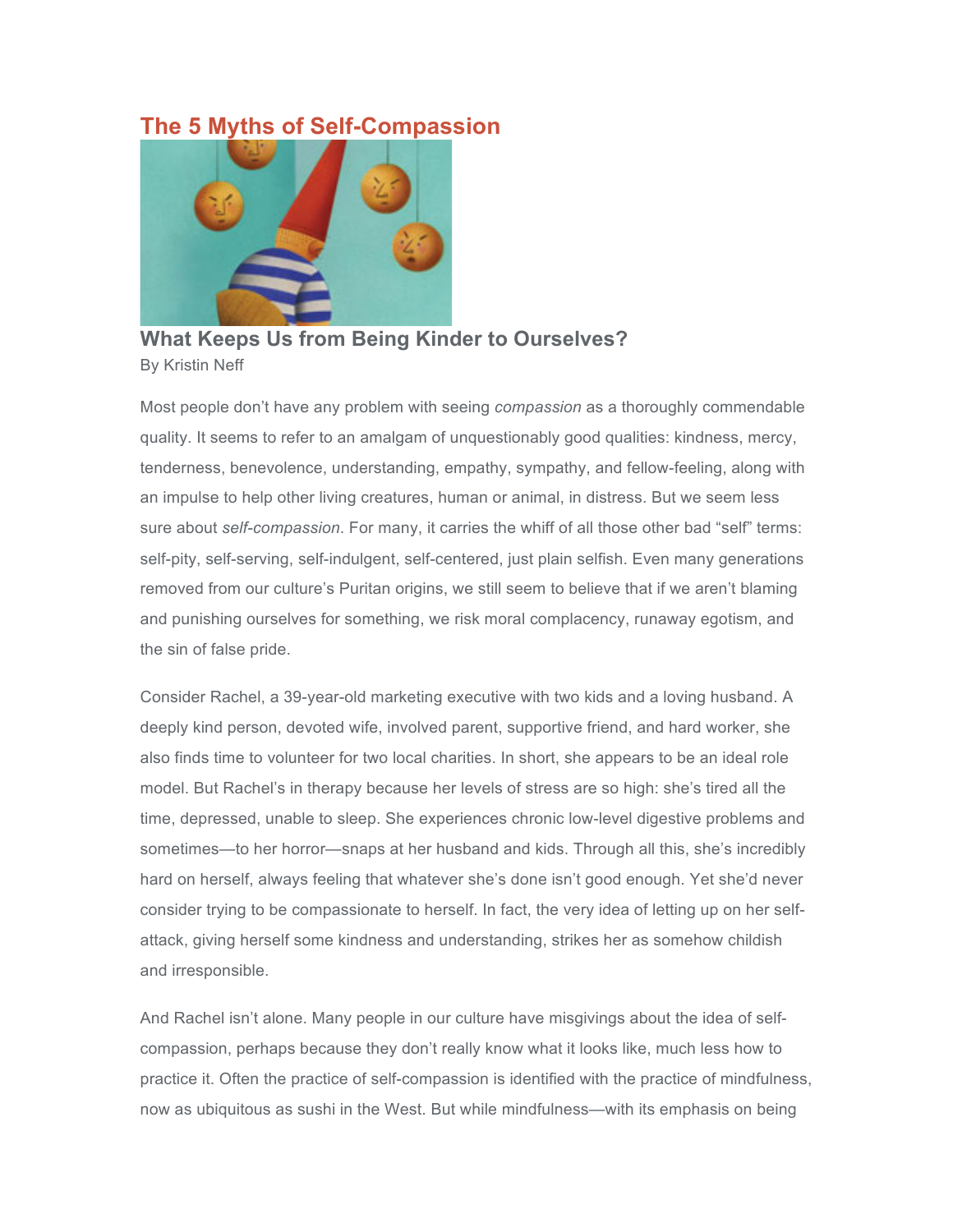experientially open to and aware of our own suffering without being caught up in it and swept away by aversive reactivity—is necessary for self-compassion, it leaves out an essential ingredient. What distinguishes self-compassion is that it goes beyond accepting our *experience* as it is and adds something more—embracing the *experiencer* (i.e., ourselves) with warmth and tenderness when our experience is painful.

Self-compassion also includes an element of wisdom—recognition of our common humanity. This means accepting the fact that, along with everyone else on the planet, we're flawed and imperfect individuals, just as likely as anyone else to be hit by the slings and arrows of outrageous (but perfectly normal) misfortune. This sounds obvious, but it's funny how easily we forget. We fall into the trap of believing that things are "supposed" to go well and that when we make a mistake or some difficulty comes along, something must have gone terribly wrong. *(Uh, excuse me. There must be some error. I signed up for the everything-will-goswimmingly-until-the-day-I-die plan. Can I speak to the management please?)* The feeling that certain things "shouldn't" be happening makes us feel both shamed and isolated. At those times, remembering that we aren't really alone in our suffering—that hardship and struggle are deeply embedded in the human condition—can make a radical difference.

I remember being at the park with my son, Rowan, when he was about 4 years old, at the peak of his autism. I was sitting on the bench, watching all the happy children playing on the swings, chasing each other, and having fun while Rowan was just sitting on the top of the slide repeatedly banging his hand (something known as stimming). Admittedly, I started to go down the path of self-pity: "Why can't I have a 'normal' child like everyone else? Why am I the only one who's having such a hard time?" But years of self-compassion practice gave me enough presence of mind to catch myself, pause, take a deep breath, and become aware of the trap I was falling into.

With a little distance from my negative thoughts and feelings, I looked out at the other mothers and their children and thought to myself, "I'm assuming that these kids are going to grow up with carefree, unproblematic lives, that none of these mothers will have to struggle as they raise their children. But for all I know, some of these kids could grow up to develop serious mental or physical health issues, or just turn out to be not very nice people! There's no child who's perfect, and no parent who doesn't go through some form of hardship or challenge with their children at one time or another." And at that moment, my feelings of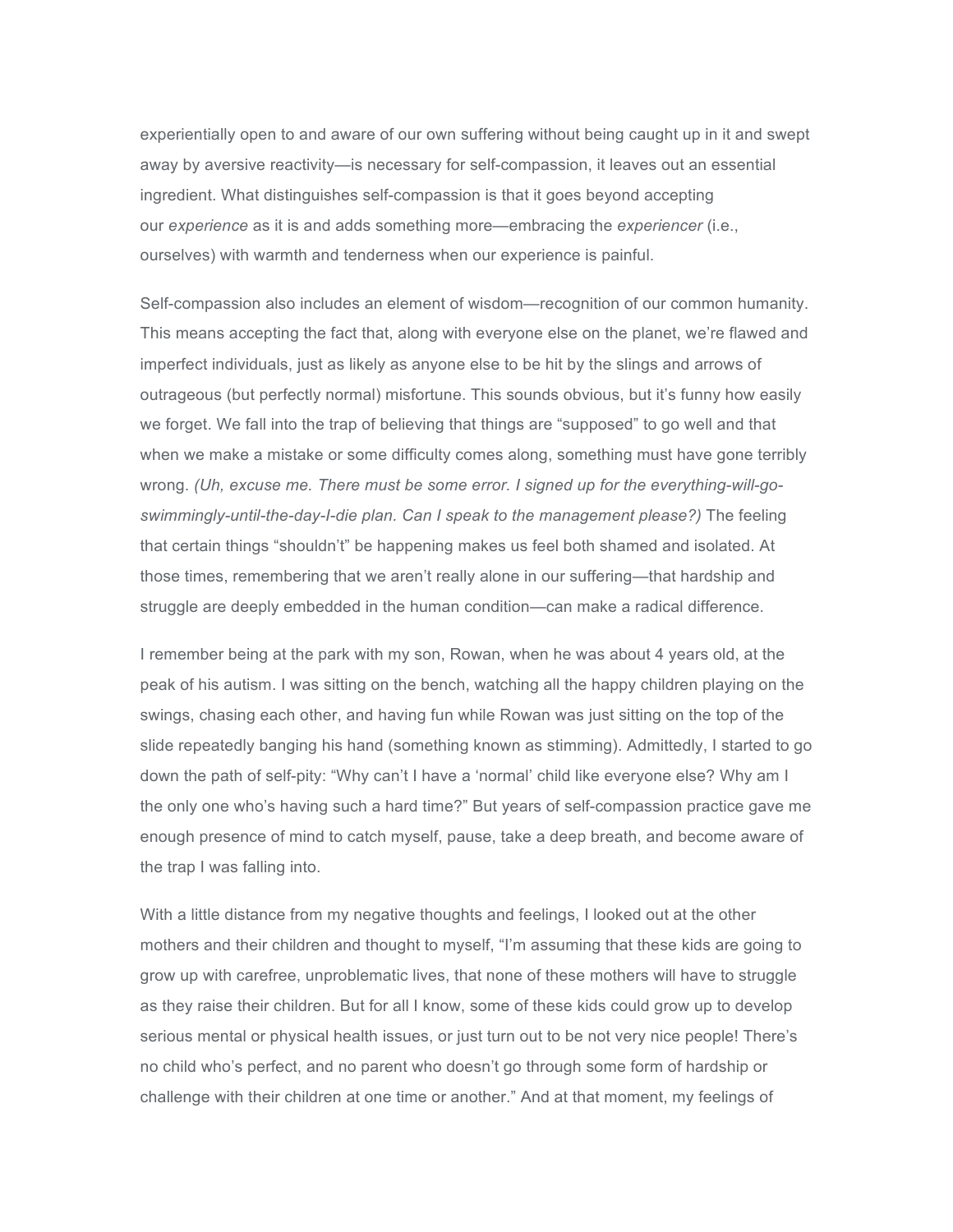intense isolation turned into feelings of deep connection with the other mothers at the park, and with all parents everywhere. We love our kids, but damn—it's tough sometimes! As odd as it may sound, by practicing self-compassion as we muddle through, we don't feel so alone.

Fortunately, this isn't just wishful thinking about another self-help approach. In fact, there's now an impressive and growing body of research demonstrating that relating to ourselves in a kind, friendly manner is essential for emotional wellbeing. Not only does it help us avoid the inevitable consequences of harsh self-judgment—depression, anxiety, and stress—it also engenders a happier and more hopeful approach to life. More pointedly, research proves false many of the common myths about self-compassion that keep us trapped in the prison of relentless self-criticism.

#### **Myth 1**

#### **Self-compassion is a form of self-pity**

One of the biggest myths about self-compassion is that it means feeling sorry for yourself. In fact, as my own experience on the playground exemplifies, self-compassion is an *antidote* to self-pity and the tendency to whine about our bad luck. This isn't because self-compassion allows you to tune out the bad stuff; in fact, it makes us more willing to accept, experience, and acknowledge difficult feelings with kindness—which paradoxically helps us process and let go of them more fully. Research shows that self-compassionate people are less likely to get swallowed up by self-pitying thoughts about how bad things are. That's one of the reasons self-compassionate people have better mental health.

A study by Filip Raes at the University of Leuven examined the association of selfcompassion with ruminative thinking and mental health among undergraduates at his university. He first assessed how participants were using the self-report Self-Compassion Scale I developed in 2003, which asks respondents to indicate how often they engage in behaviors corresponding to the main elements of self-compassion. Examples include statements such as "I try to be understanding and patient toward aspects of my personality I don't like"; "When things are going badly for me, I see the difficulties as part of life that everyone goes through"; and "When something painful happens, I try to take a balanced view of the situation." Raes found that participants with higher levels of self-compassion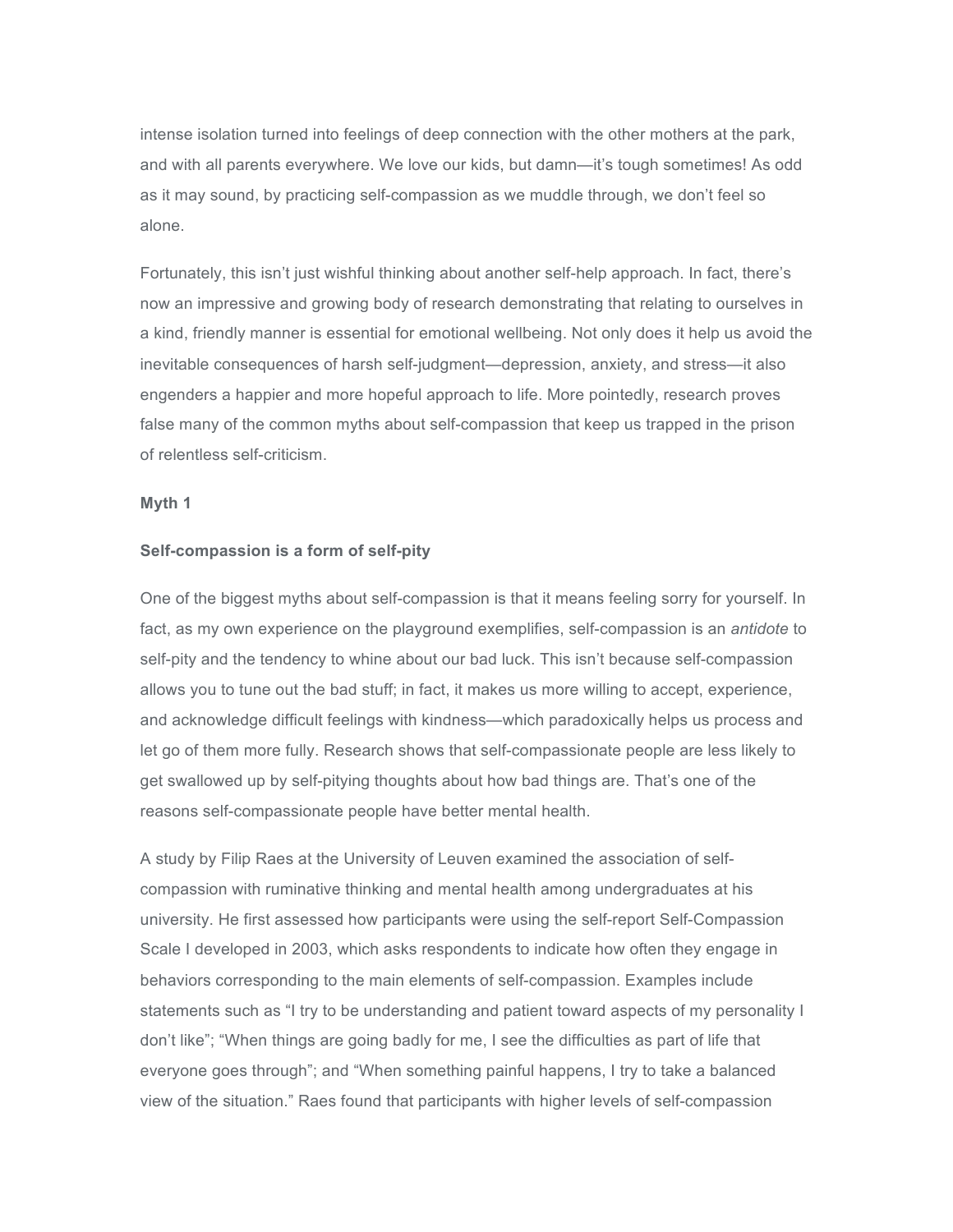tended to brood less about their misfortune. Moreover, he found that their reduced tendency to ruminate helped explain why self-compassionate participants reported fewer symptoms of anxiety and depression.

#### **Myth 2**

#### **Self-compassion means weakness**

John had always considered himself a pillar of strength—an ideal husband and provider. So he was devastated when his wife left him for another man. Secretly racked with guilt for not doing more to meet her emotional needs before she sought comfort in someone else's arms, he didn't want to admit how hurt he still felt and how hard it was for him to move on with his life. When his colleague suggested that he try being compassionate to himself about his divorce, his reaction was swift: "Don't give me that hearts-and-flowers stuff! Self-compassion is for sissies. I had to be hard as nails to get through the divorce with some semblance of self-respect, and I'm not about to let my guard down now."

What John didn't know is that instead of being a weakness, researchers are discovering that self-compassion is one of the most powerful sources of coping and resilience available to us. When we go through major life crises, self-compassion appears to make all the difference in our ability to survive and even thrive. John assumed that being a tough guy during his divorce—stuffing down his feelings and not admitting how much pain he was in—is what got him through. But he wasn't "through": he was stuck, and self-compassion was the missing piece that would probably have helped him to move on.

David Sbarra and his colleagues at the University of Arizona examined whether selfcompassion helps determine how well people adjust to a divorce. The researchers invited more than 100 people recently separated from their spouses to come into the lab and make a four-minute stream-of-consciousness recording of their thoughts and feelings about the separation experience. Four trained judges later coded how self-compassionate these discussions were, using a modified version of the Self-Compassion Scale. They gave low scores to participants who said things like "I don't know how I managed to do this. It was all my fault. I pushed him away for some reason. I needed him so much, still need him. What did I do? I know I did it all wrong." High scores were given to people who said things like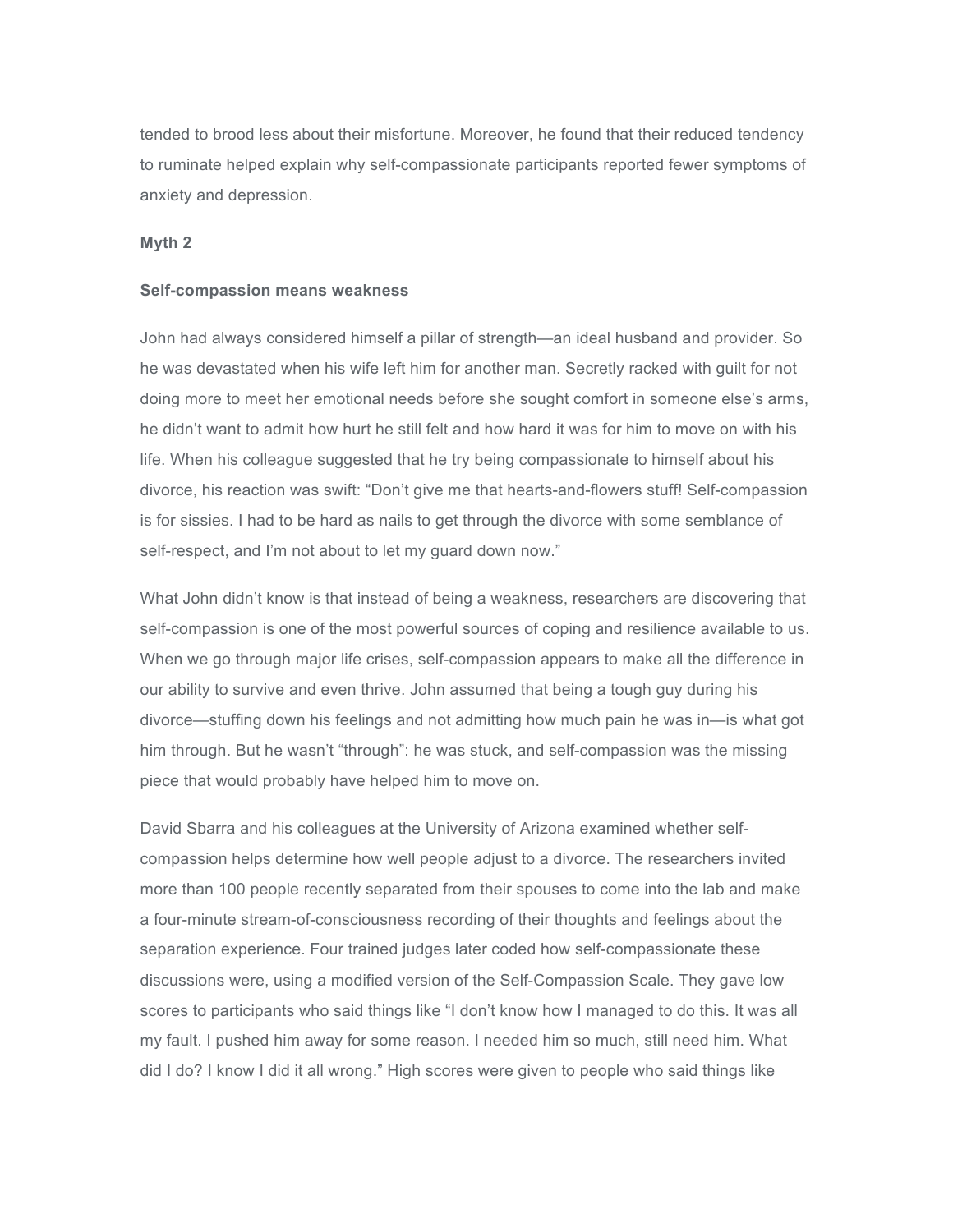"Looking back, you have to take the best out of it and move on from there. Just forgive yourself and your ex for everything you both did or didn't do."

The researchers found that participants who displayed more self-compassion when talking about their breakup evidenced better psychological adjustment to the divorce at the time, and that this effect persisted nine months later. Results held even when controlling for other possible explanations, such as participants' initial levels of self-esteem, optimism, depression, or secure attachment. Studies like this one suggest that it's not just what you face in life, but how you relate to yourself when the going gets tough—as an inner ally or enemy—that determines your ability to cope successfully.

## **Myth 3**

#### **Self-compassion will make me complacent**

Perhaps the biggest block to self-compassion is the belief that it'll undermine our motivation to push ourselves to do better. The idea is that if we don't criticize ourselves for failing to live up to our standards, we'll automatically succumb to slothful defeatism. But let's think for a moment how parents successfully motivate their children. When Rachel's teenage son comes home one day with a failing English grade, she could look disgusted and hiss, "Stupid boy! You'll never amount to anything. I'm ashamed of you!" (Makes you cringe, doesn't it? Yet that's exactly the type of thing Rachel tells herself when she fails to meet her own high expectations.) But most likely, rather than motivating her son, this torrent of shame will just make him lose faith in himself, and eventually he'll stop trying altogether.

Alternatively, Rachel could adopt a compassionate approach by saying, "Oh sweetheart, you must be so upset. Hey, give me a hug. It happens to all of us. But we need to get your English grades up because I know you want to get into a good college. What can I do to help and support you? I believe in you." Notice that there's honest recognition of the failure, sympathy for her son's unhappiness, *and*encouragement to go beyond or around this momentary bump in the road. This type of caring response helps us maintain our selfconfidence and feel emotionally supported. Ironically, even though Rachel wouldn't even dream of taking the former approach with her son, she unquestionably believes that selfflagellation is necessary for her to achieve her goals. She assumes that her anxiety, depression, and stress are a result of her not trying hard enough.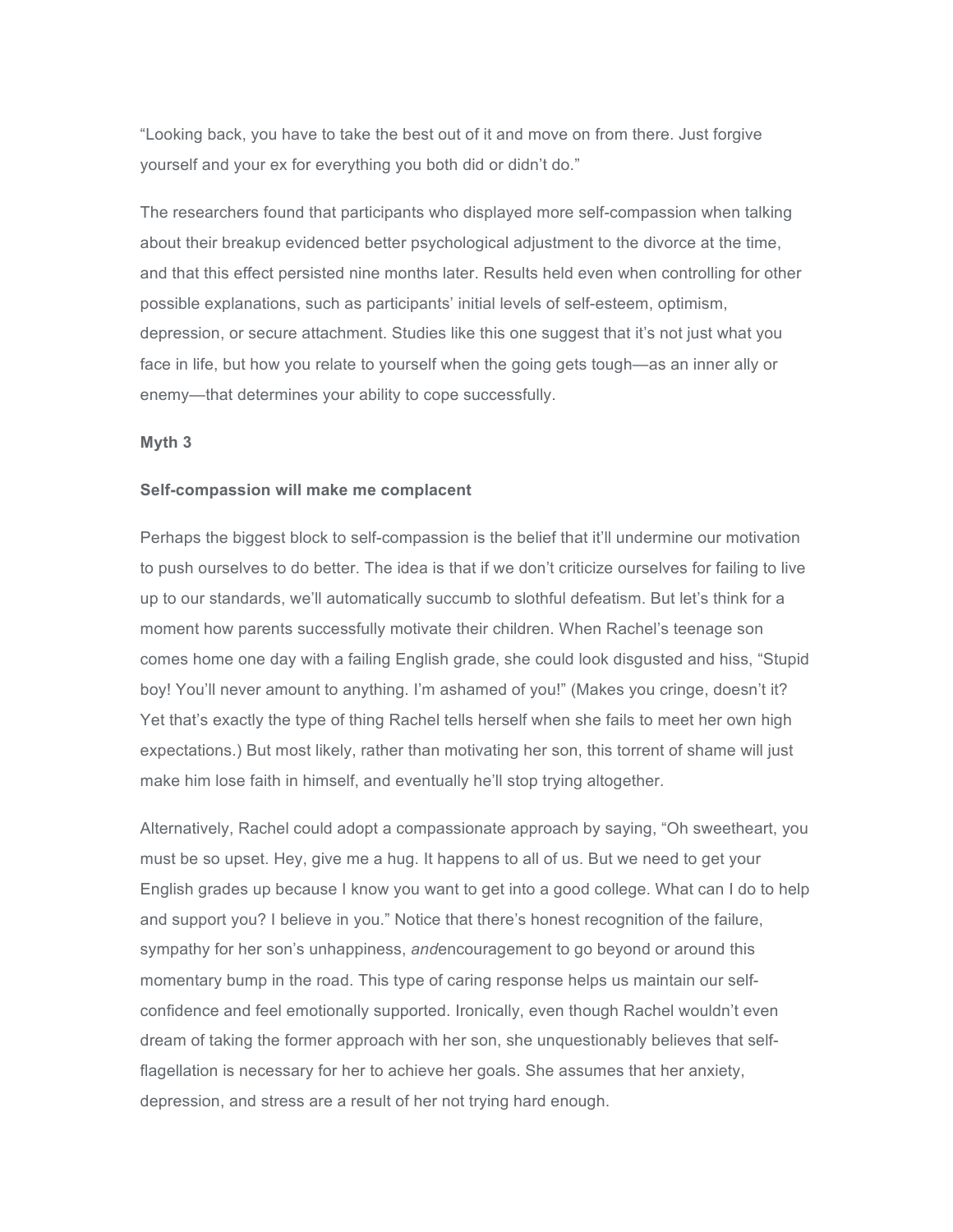But there's now a good deal of research clearly showing that self-compassion is a far more effective force for personal motivation than self-punishment. For instance, a series of research experiments by Juliana Breines and Serena Chen of the University of California at Berkeley examined whether helping undergraduate students to be more self-compassionate would motivate them to engage in positive change. In one study, participants were asked to recall a recent action they felt guilty about—such as cheating on an exam, lying to a romantic partner, saying something harmful—that *still* made them feel bad about themselves when they thought about it. Next, they were randomly assigned to one of three conditions. In the self-compassion condition, participants were instructed to write to themselves for three minutes from the perspective of a compassionate and understanding friend. In the second condition, participants were instructed to write about their own positive qualities; and in the third, they wrote about a hobby they enjoyed. These two control conditions helped differentiate self-compassion from positive self-talk and positive mood in general.

The researchers found that participants who were helped to be self-compassionate about their recent transgression reported being more motivated to apologize for the harm done and more committed to not repeating the behavior again than those in the control conditions. Self-compassion, far from being a way to evade personal accountability, actually *strengthens* it. If we can acknowledge our failures and misdeeds with kindness—"I really messed up when I got so mad at her, but I was stressed, and I guess all people overreact sometimes"—rather than judgment—"I can't believe I said that; I'm such a horrible, mean person"—it's much safer to see ourselves clearly. When we can see beyond the distorting lens of harsh self-judgment, we get in touch with other parts of ourselves, the parts that care and want everyone, including ourselves, to be as healthy and happy as possible. This provides the encouragement and support needed to do our best and try again.

## **Myth 4**

#### **Self-compassion is narcissistic**

In American culture, high self-esteem requires standing out in a crowd—being special and above average. How do *you* feel when someone calls your work performance, or parenting skills, or intelligence level average? Ouch! The problem, of course, is that, Garrison Keillor's Lake Woebegone notwithstanding, it's impossible for everyone to be above average at the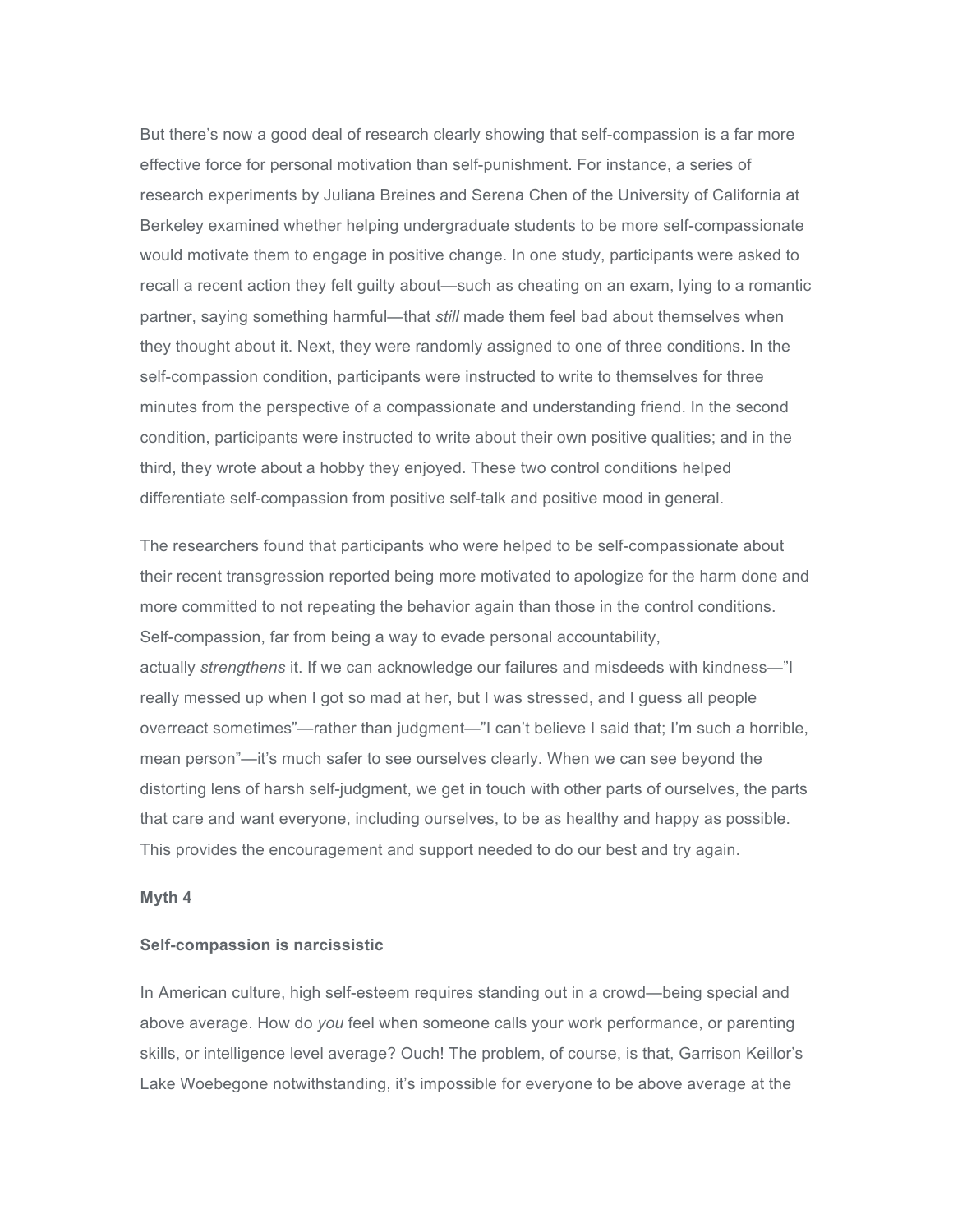same time. We may excel in some areas, but there's always someone more attractive, successful, and intelligent than we are—meaning we feel like failures whenever we compare ourselves to those "better" than us.

The desire to see ourselves as better than average, however, to get and *keep* that elusive feeling of high self-esteem, can lead to downright nasty behavior. Why do early adolescents begin to bully others? If I can be seen as the cool, tough kid in contrast to the wimpy nerd I just picked on, I get a self-esteem boost. Why are we so prejudiced? If I believe that my ethnic, gender, national, political group is better than yours, I get a self-esteem boost.

Indeed, the emphasis placed on self-esteem in American society has led to a worrying trend: researchers Jean Twenge of San Diego State University and Keith Campbell of the University of Georgia, who've tracked the narcissism scores of college students since 1987, find that the narcissism of modern-day students is at the highest level ever recorded. They attribute the rise in narcissism to well-meaning but misguided parents and teachers, who tell kids how special and great they are in an attempt to raise their self-esteem.

But self-compassion is different from self-esteem. Although they're both strongly linked to psychological wellbeing, self-esteem is a positive evaluation of self-worth, while selfcompassion isn't a judgment or an evaluation at all. Instead, self-compassion is way of *relating* to the ever-changing landscape of who we are with kindness and acceptance especially when we fail or feel inadequate. In other words, self-esteem requires feeling better than others, whereas self-compassion requires acknowledging that we share the human condition of imperfection.

Self-esteem is also inherently fragile, bouncing up and down according to our latest success or failure. I remember a time my self-esteem soared and then crashed within about five seconds. I was visiting an equestrian stable with friends, and the old Spanish riding instructor there apparently liked my Mediterranean looks. "You are veeerrrry beautiful," he told me, as I felt myself glow with pleasure. Then he added, "Don't ever shave your mooostache." Selfesteem is a fair-weather friend, there for us in good times, deserting us when our luck heads south. But self-compassion is always there for us, a reliable source of support, even when our worldly stock has crashed. It still hurts when our pride is dashed, but we can be kind to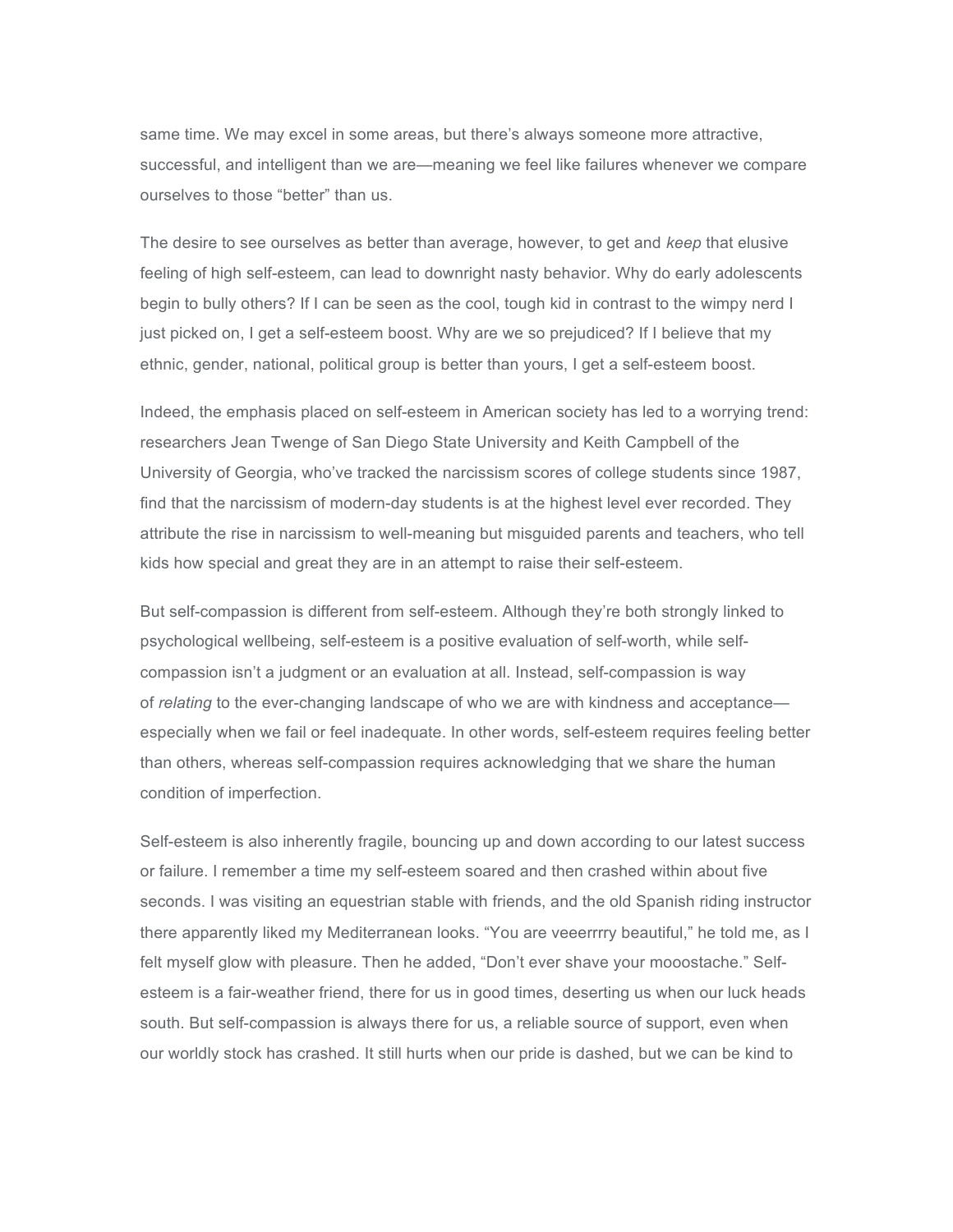ourselves precisely *because* it hurts. "Wow, that was pretty humiliating, I'm so sorry. It's okay though, these things happen."

There's solid research for the idea that self-compassion helps us in good times and bad. Mark Leary and colleagues at Wake Forest University conducted a study that asked participants to make a video that introduced and described themselves. For instance, "Hi, I'm John, an environmental sciences major. I love to go fishing and spend time in nature. I want to work for the National Park Service when I graduate," and so on. They were told that someone would watch their tape and then rate them on a seven-point scale in terms of how warm, friendly, intelligent, likeable, and mature they appeared. (The feedback was bogus, of course, given by a study confederate.) Half the participants received positive ratings and the others neutral ratings. The researchers wanted to examine if participants' levels of selfcompassion (as measured by scores on the Self-Compassion Scale), would predict reactions to the feedback differently from their levels of self-esteem (as measured by the Rosenberg Self-Esteem Scale).

They found that self-compassionate people reported similar emotional reactions in terms of how happy, sad, angry, or tense they were feeling, regardless of whether the feedback was positive or neutral. People with high levels of self-esteem, however, tended to get upset when they received neutral feedback (What, I'm just *average*?). They were likelier to deny that the feedback was due to their own personality and blamed it on external factors, such as the observer's being in a bad mood. This suggests that self-compassionate people are better able to remain emotionally stable, regardless of the degree of praise they receive from others. Self-esteem, in contrast, thrives only when the reviews are good, and it may lead to evasive tactics when there's a possibility of facing unpleasant truths about oneself.

#### **Myth 5**

## **Self-compassion is selfish**

Many people are suspicious of self-compassion because they conflate it with selfishness. Rachel, for instance, spends a large portion of her days caring for her family and many of her nights and weekends volunteering for the charities she supports. Raised in a family that emphasized the importance of service to others, she assumes that spending time and energy being kind and caring toward herself automatically means she must be neglecting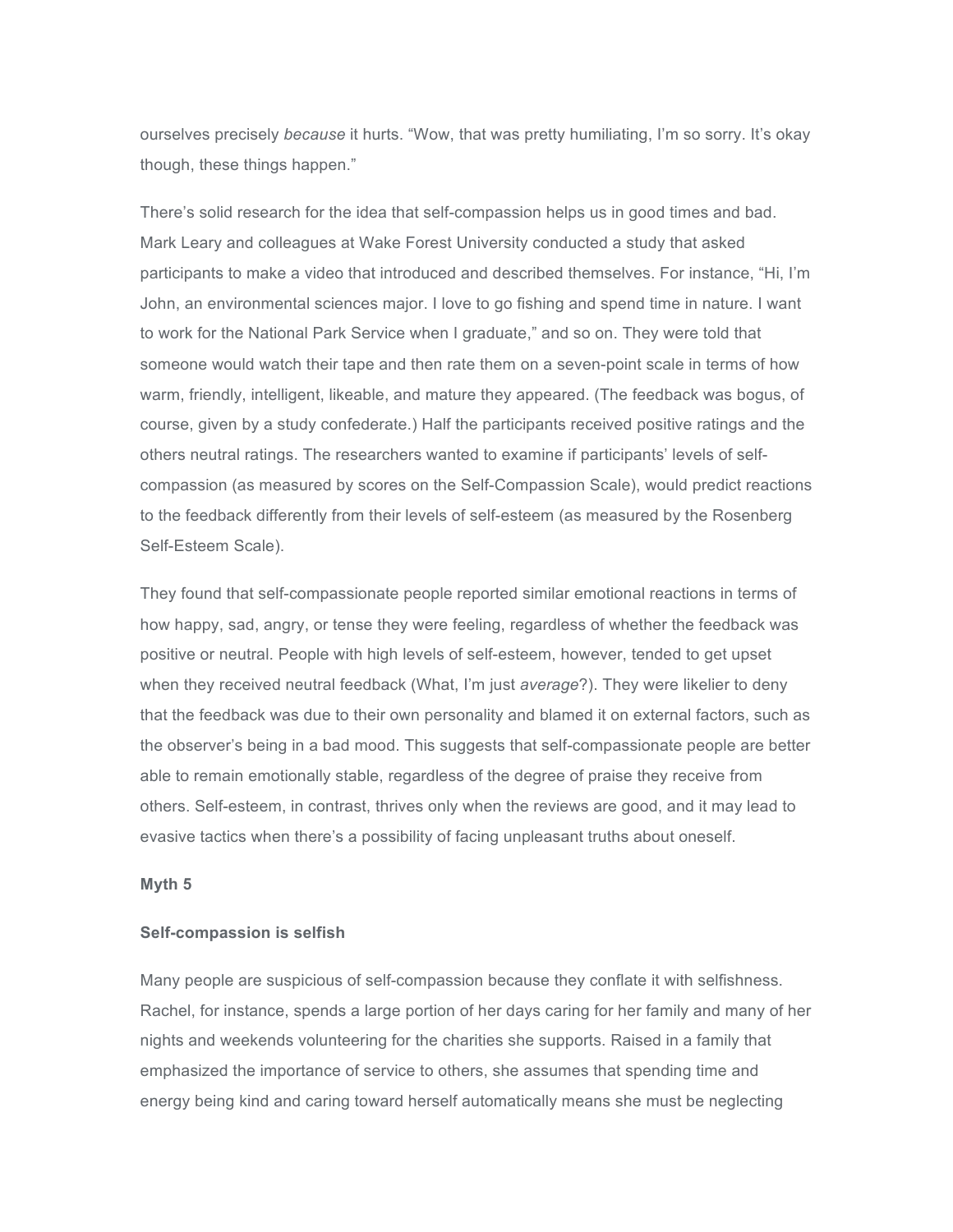everybody else for her own selfish ends. Indeed, many people are like Rachel in this sense—good, generous, altruistic souls, who are perfectly awful to themselves while thinking this is necessary to their general goodness.

But is compassion really a zero-sum game? Think about the times you've been lost in the throes of self-criticism. Are you self-focused or other-focused in the moment? Do you have more or fewer resources to give to others? Most people find that when they're absorbed in self-judgment, they actually have little bandwidth left over to think about anything other than their inadequate, worthless selves. In fact, beating yourself up can be a paradoxical form of self-centeredness. When we can be kind and nurturing to ourselves, however, many of our emotional needs are met, leaving us in a better position to focus on others.

Unfortunately, the ideal of being modest, self-effacing, and caring for the welfare of others often comes with the corollary that we must treat ourselves badly. This is especially true for women, who, research indicates, tend to have slightly lower levels of self-compassion than men, even while they tend to be more caring, empathetic, and giving toward others. Perhaps this isn't so surprising, given that women are socialized to be caregivers—selflessly to open their hearts to their husbands, children, friends, and elderly parents—but aren't taught to care for themselves. While the feminist revolution helped expand the roles available to women, and we now see more female leaders in business and politics than ever before, the idea that women should be selfless caregivers hasn't really gone away. It's just that women are now supposed to be successful at their careers in *addition*to being ultimate nurturers at home.

The irony is that being good to yourself actually helps you be good to others, while being bad to yourself only gets in the way. In fact, I recently conducted a study with my colleague Tasha Beretvas at the University of Texas at Austin that explored whether selfcompassionate people were more giving relationship partners. We recruited more than 100 couples who'd been in a romantic relationship for a year or longer. Participants rated their own level of self-compassion using the Self-Compassion Scale. They then described their partner's behavior in the relationship on a series of self-report measures, also indicating how satisfied they were with their partners. We found that self-compassionate individuals were described by their partners as being more caring (e.g., "gentle and kind toward me"), accepting (e.g., "respects my opinions"), and autonomy-supporting (e.g., "gives me as much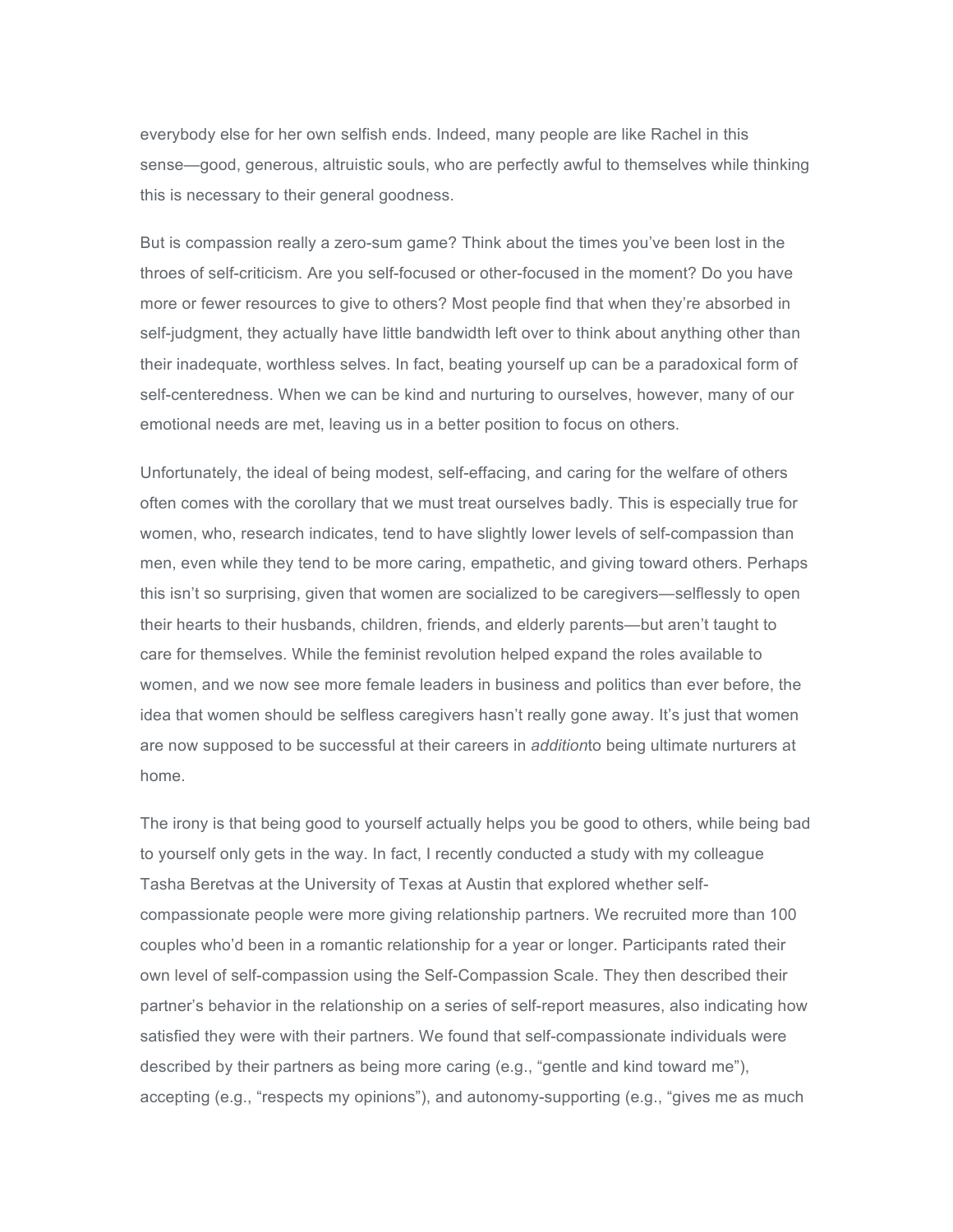freedom as I want") than their self-critical counterparts, who were described as being more detached (e.g., "doesn't think about me very much"), aggressive (e.g. "yells, stomps out of the room"), and controlling (e.g., "expects me to do everything his/her way").

Participants also reported being more satisfied and securely attached in their relationship with self-compassionate partners—which makes sense. If I'm withholding toward myself and relying on my partner to meet my emotional needs, I'm going to behave badly when they're not met. But if I can give myself care and support, to meet many of my own needs directly, I'll have more emotional resources available to give to my partner.

The research literature is unclear about whether self-compassion is actually necessary to be compassionate to others, given that many people do a pretty good job of caring for others while shortchanging themselves. However, a growing body of research indicates that selfcompassion helps people sustain the act of caring for others. For instance, it appears that counselors and therapists who are self-compassionate are less likely to experience stress and caregiver burnout; they're more satisfied with their careers and feel more energized, happy, and grateful for being able to make a difference in the world. Because we evolved as social beings, exposure to other people's tales of suffering activates the pain centers of our own brains through a process of empathetic resonance. When we witness the suffering of others on a daily basis, we can experience personal distress to the point of burning out, and caregivers who are especially sensitive and empathetic may be most at risk. At the same time, when we give ourselves compassion, we create a protective buffer, allowing us to understand and feel for the suffering person without being drained by his or her suffering. The people we care for then pick up our compassion through their own process of empathic resonance. In other words, the compassion we cultivate for ourselves directly transmits itself to others.

I know this firsthand through my experience of raising an autistic child. Rowan is now 13, and although he can be a grumpy adolescent, he's a loving kid, who poses few parenting challenges. But it wasn't always so. I often faced situations that I thought were beyond my ability to cope and sometimes had to rely on the power of self-compassion to get me through. Once, when Rowan was 5, I took him to England to see his grandparents. In the middle of the transatlantic flight, he threw an almighty tantrum. I have no idea what set him off, but I suddenly found myself with a flailing, screaming child and a plane full of people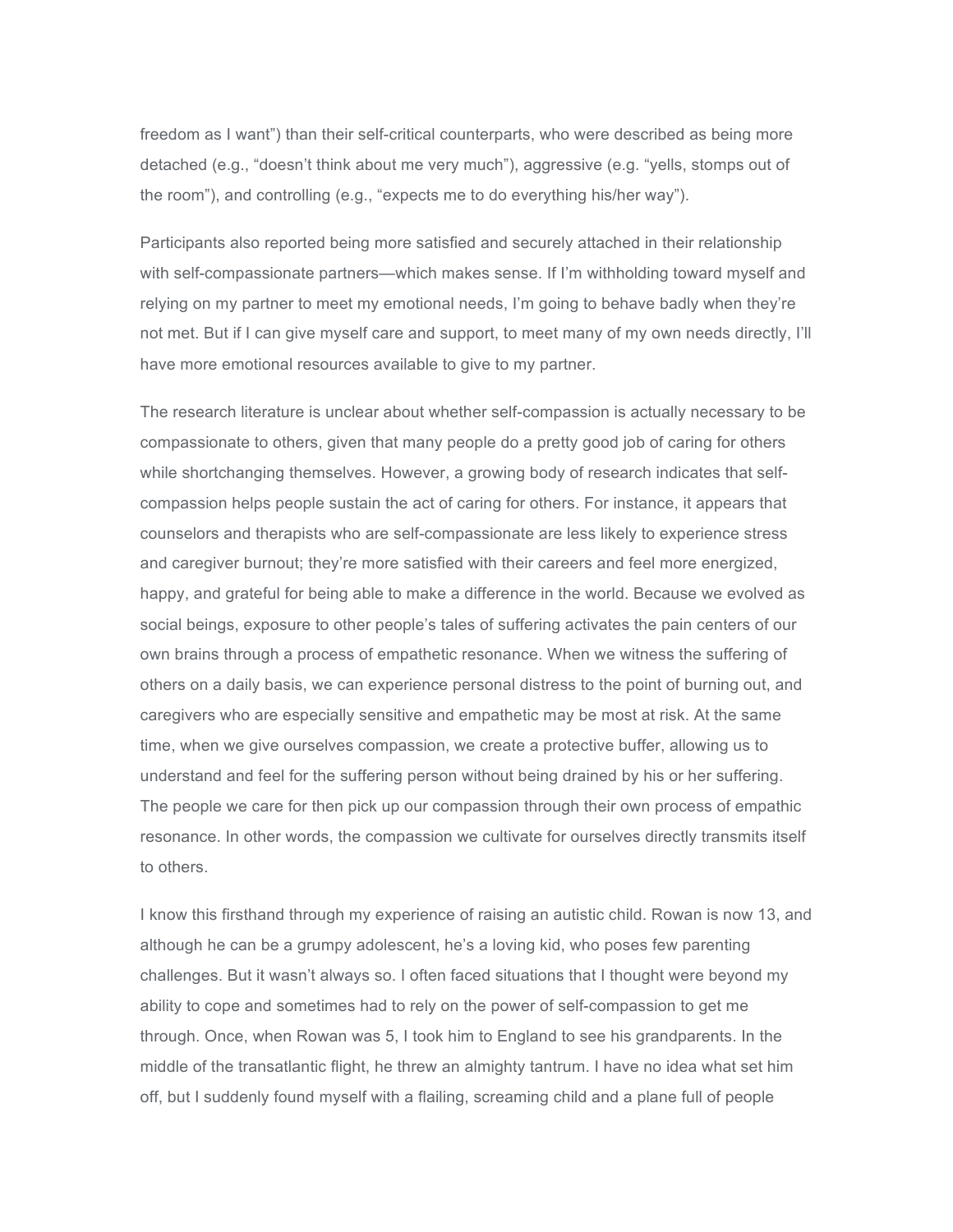looking at us with dagger eyes. What to do? I tried taking him to the bathroom in hopes that the closed door would muffle his screams. But after I'd shuffled down the aisle, trying to keep him from accidentally hitting passengers along the way, I found the toilet was occupied.

Huddled with Rowan in the tiny space outside the toilet, I felt helpless and hopeless. But then I remembered self-compassion. *This is so hard for you, darling*, I said to myself. *I'm sorry this is happening. I'm here for you.* While making sure that Rowan was safe, 90 percent of my attention was on soothing and comforting myself. My mind became flooded with compassion, to the point that it dominated my experience—far more than my screaming child. Furthermore, as I'd already discovered, when I was in a more peaceful and loving frame of mind, Rowan also calmed down. As I soothed myself, he was soothed as well.

When we care tenderly for ourselves in response to suffering, our heart opens. Compassion engages our capacity for love, wisdom, courage, and generosity. It's a mental and emotional state that's boundless and directionless, grounded in the great spiritual traditions of the world but available to every person simply by virtue of our being human. In a surprising twist, the nurturing power of self-compassion is now being illuminated by the matter-of-fact, toughminded methods of empirical science, and a growing body of research literature is demonstrating conclusively that self-compassion is not only central to mental health, but can be enriched through learning and practice, just like so many other good habits. Therapists have known for a long time that being kind to ourselves isn't—as is too often believed—a selfish luxury, but the exercise of a gift that makes us happier. Now, finally, science is proving the point.

*Kristin Neff, PhD, is an associate professor of educational psychology at the University of Texas at Austin. She's author of* Self-Compassion: The Proven Power of Being Kind to Yourself *and the 6 CD audio set* Self-Compassion Step by Step. *In conjunction with Chris Germer, she's developed an empirically supported training program and offers workshops on self-compassion. To learn more about self-compassion, including videos, exercises, guided meditations, research articles, and the self-compassion test, go to self-compassion.org. Contact: kneff@austin.utexas.edu.*

*This article originally published in* Psychotherapy Networker*.*

------